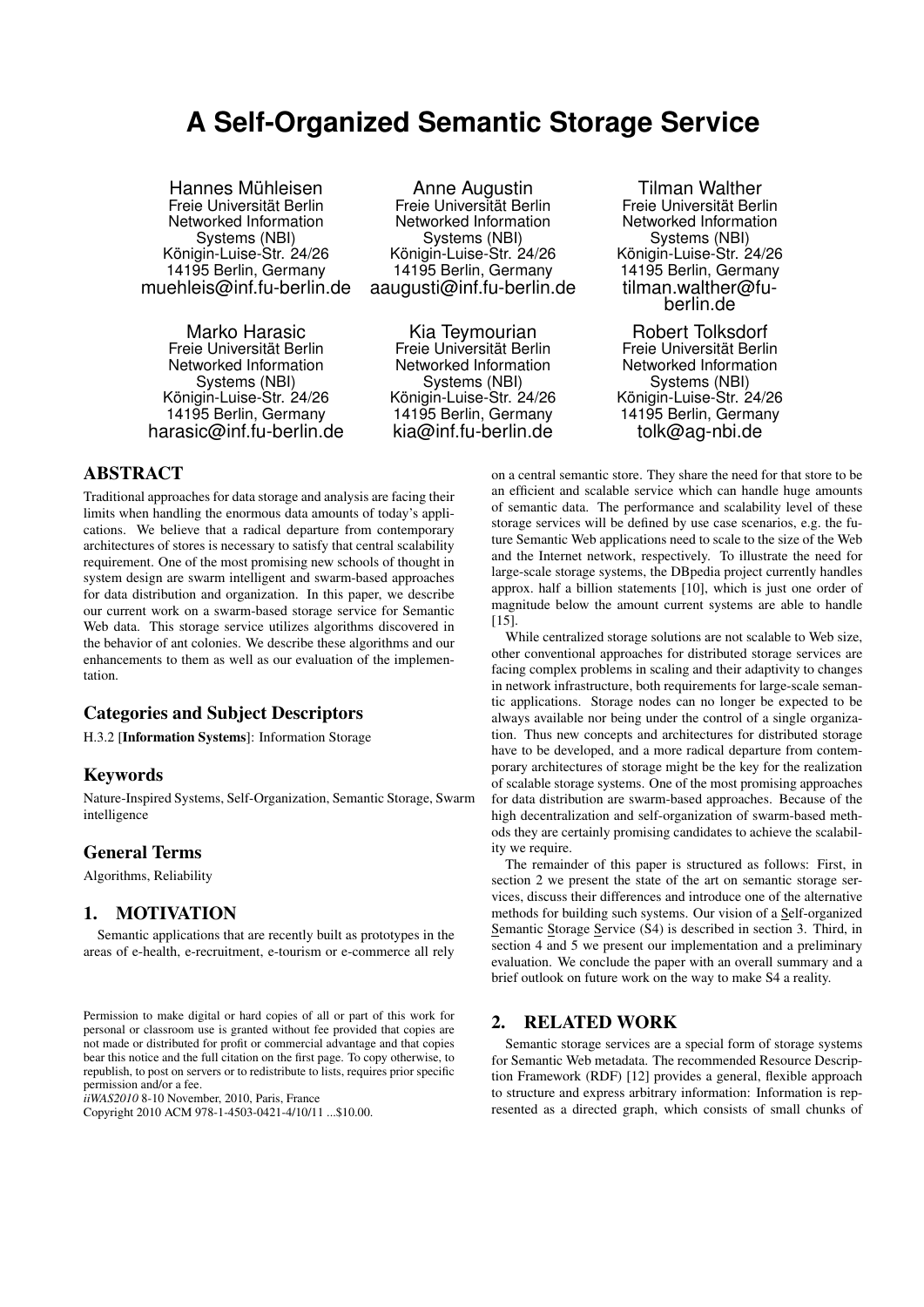knowledge – referred to as "statements". Statements are modeled after simple sentences in human language: They consist of subject (S), predicate (P), and object (O), all of which are represented in a triple (S,P,O).

Semantic storage systems can be categorized by their support for data storage on more than one physical computer: Central storage systems store data on one single computer, while distributed storage systems are able to store and query data on many different computers (here referred to as *nodes*). Examples for central storage systems include Jena TDB [3] and OWLIM [11], they have been shown to be able to store and perform reasoning on graphs containing twelve billion triples on "standard" computer hardware [15].

While some central storage systems support replication of their stored data, they rely on a central instance orchestrating the execution of storage and query requests. Distributed storage systems on the other hand should not rely on central nodes, as they pose single points of failure. In order to achieve this, distributed semantic storage systems such as Edutella [14], RDFPeers [2], S-RDF [18], GridVine [5] or YARS [9] have been proposed. They make use of Peer-to-Peer (P2P) technology to create an overlay network, store semantic information in a distributed way, and are able to execute queries in a cooperative fashion.

In recent years, the study of self-organizing systems has been extended to include concepts derived from behavior found in insect swarms, schools of fish, or flocks of animals [1]. The main advantage of swarm-based algorithms is their lack of central control, of hierarchies and of complex communications, while still being able to perform difficult tasks. This makes them conceptually suited for the design of distributed and scalable systems, as communications inside those systems have to be as efficient as possible. Swarm algorithms already have been applied to problems very similar to graph or triple storage.

Important examples for nature-inspired algorithms are the "foraging" and "brood sorting" principles found in ants [1]. Foraging is the process which is used by ants to bring food to their nest: They leave the nest on random paths, if they encounter food, they carry it back leaving a distinctive scent, called trail pheromones, on the way. Other ants searching for food can now pick up this scent and also locate food by following the pheromones trail away from the nest. Those scents evaporate over time, so if the food source runs out, and the scent is no longer spread, ants stop following that path. Brood sorting on the other hand is used within the nest: Ant workers cluster their brood after its development state by picking up larvae not similar to those around it and set it down, if they notice similar larvae in the area.

In SwarmLinda [13], a distributed Linda-System based on swarm algorithms, was proposed. Linda is a communication model [7] in which processes communicate via a global tuple space. In Swarm-Linda this tuple space is distributed to a network of server nodes. The different operations are realized by using swarm algorithms to reach a high level of scalability and adaptivity to network changes which are both important properties for open distributed systems. SwarmLinda clusters tuples that match the same template and trails of virtual pheromones are left in the system to make these clusters traceable. Our SwarmLinda implementation has been extended in [16] adopting ant colony algorithms to realize a distributed storage for RDF triples. Both approaches aimed at clustering semantically related RDF triples.

# 3. SELF-ORGANIZED SEMANTIC STOR-AGE SERVICE

Our concept is to build a Self-Organized Semantic Storage Service (S4) which uses swarm-based algorithms to store semantic data into diverse clusters potentially spanning multiple nodes. This structures can later be exploited for efficient data retrieval.

We have adapted the SwarmLinda concept and its basic algorithms in order to enable it to store Semantic Web meta data in the RDF format. Consistent with SwarmLinda, virtual ants move over a landscape consisting of a number of nodes (servers) which are interconnected. The adapted algorithms are described in the following sections.

One of the basic requirements of the ant algorithms is a similarity metric used to calculate the relative similarity between triples. Previous approaches have for example either employed string-based distance measures or more complex metrics based on ontologies. Any metric is required to yield a relative value for any pair of triples, thus making data organization feasible. However, our approach was deliberately designed to be independent of a specific metric, so this specific challenge is not detailed further.

## 3.1 Algorithms for Storage and Retrieval

S4 offers two basic operations, read, write. These operations represent the basic services offered to higher system layers, which are then able to add further services such as transactions or security. An additional move operation for data maintenance is also described. The algorithms are presented in pseudo-code format, and function names not explained in detail should be regarded as behaving according to their name. Ants move between the nodes the storage network consists of to fulfill their respective tasks. Every node maintains a list of other known nodes, that list is by no means required to be complete. The ants also keep track of the nodes they have visited during their trip through the network.

Clients connect to an arbitrary node and issue their read and write requests there. The virtual ants are then spawned, handle the request, and return potential results to the node they originated from, who in turn notifies the client about the outcome of his requests.

| <b>Algorithm 1</b> Write operation – basic algorithm                      |  |  |  |  |
|---------------------------------------------------------------------------|--|--|--|--|
| <b>Require:</b> Triple to store T, index i, hop count h, drop limit $l_d$ |  |  |  |  |
| 1: while $h > 0$ do                                                       |  |  |  |  |
| $N = N \cup \{currentNodeId\}$<br>2:                                      |  |  |  |  |
| $p_d = calcDropProbability(T_i, h)$<br>3:                                 |  |  |  |  |
| 4:<br>if $p_d > l_d$ then                                                 |  |  |  |  |
| 5:<br>storeTriple(T)                                                      |  |  |  |  |
| 6:<br>$spreadScentAndReturn(T_i, N)$                                      |  |  |  |  |
| 7:<br>else                                                                |  |  |  |  |
| 8:<br>$nextNode = selectNextNode(T_i)$                                    |  |  |  |  |
| moveTo(nextNode)<br>9:                                                    |  |  |  |  |
| $h = h - 1$<br>10:                                                        |  |  |  |  |
| 11:<br>end if                                                             |  |  |  |  |
| $12:$ end while                                                           |  |  |  |  |
| 13: $storeTriple(T)$                                                      |  |  |  |  |
| 14: $spreadScentAndReturn(T_i, N)$                                        |  |  |  |  |
| Write operation: Algorithm 1 handles write operations in S4:              |  |  |  |  |

For each triple to be stored in the storage system, three ants are spawned, they each carry a triple to be stored and the index of the component clustering should be performed [17]. This creates three different indices, one for each component of the triple, enabling efficient lookup for triple queries containing one fixed value and two wildcards. Ants move from node to node, and on each visit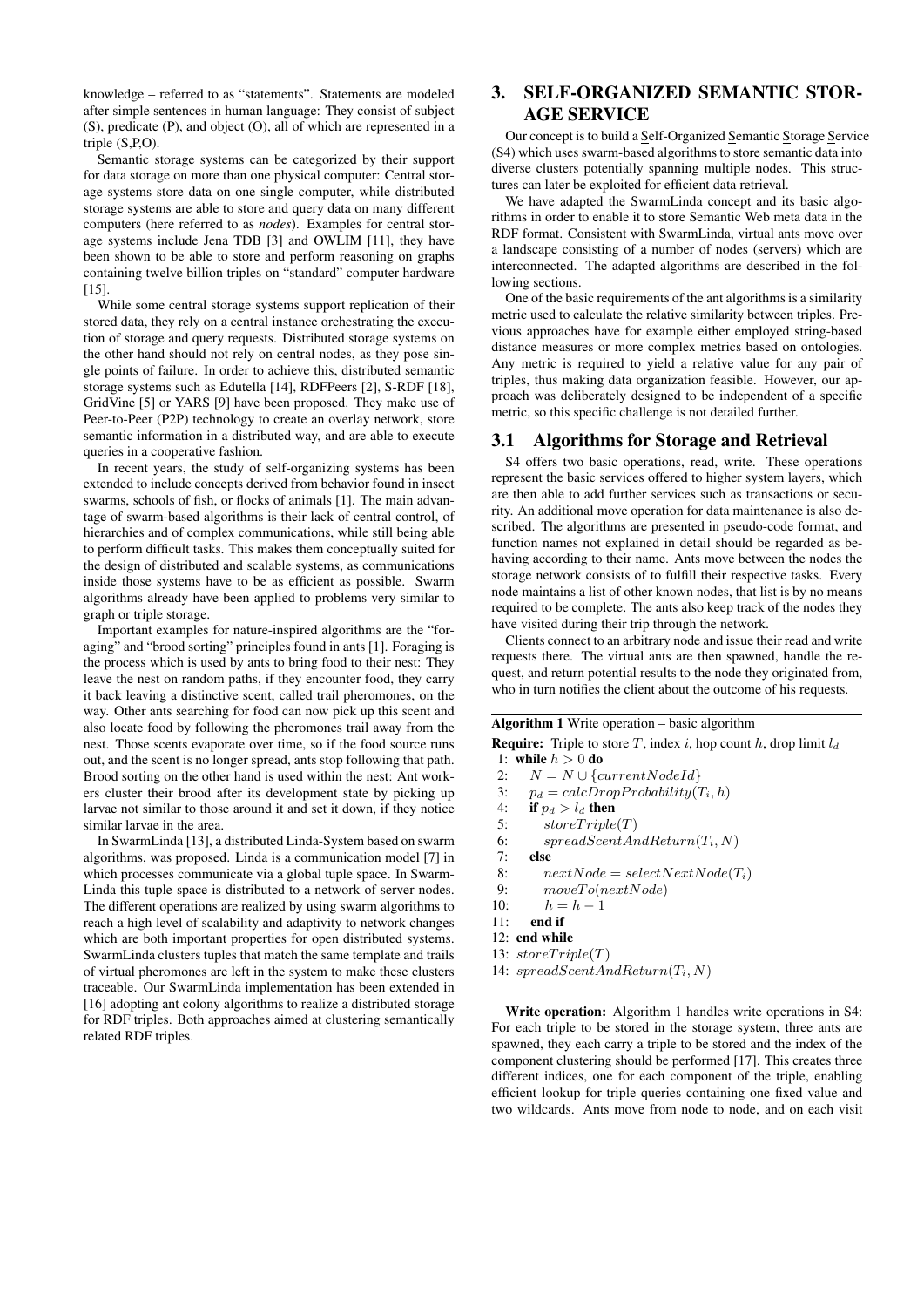they calculate the probability of the triple being stored on that very node. The calculation of this probability is not described in detail, but the amount of similar triples stored on this node, the current system load, the amount of hops left and a random factor are to be considered following the ant brood sorting algorithm as described in [1]. If a triple is stored, the ant returns to the node it originated from using its memory of the node it has visited. On the way a "scent" for the triple just stored is spread, in order to enable efficient triple retrieval as described below. If the ant decides to move to another node, it selects the node to move to by comparing the scents present on the paths to these nodes with the triple carried. It then selects the node with the best match, again a random factor is involved. If the ant runs out of hops enabling it to move, it stores the triple on the current node and returns to make sure the triple gets stored at all.



Figure 1: Visualization of the write algorithm

Figure 1 gives a simplified visualization of the write algorithm in which triples are illustrated as circles, squares and triangles. Triples which are considered to be similar by the applied similarity measure have the same shape. In a) a set of triples is written to one node in the network. As mentioned before each triple is stored three times in the network. For reasons of simplicity, in this example, we only consider the subject copy of the triple and omit the predicate and object copy. Thus for a triple (S,P,O) to be written an ant is created which explores the network in order to find a location where there are triples with subjects similar to S. After having stored its triple the ant takes its way back to the node where

the write operation was performed leaving a pheromone trail in the system. b) shows a possible state in the system when the write procedure has finished. The dotted shapes on the edges depict the pheromone trails that the ants left on their ways back. For example, there are dotted circles marked with 1), 2), 3) from the node where all the circles have been stored to the node where the write operation was performed. Assuming that the circles are RDF triples that have a certain URI as subject the pheromones could be anything that stands for this URI, e.g. a hash value or some other numerical or string representation for the URI.

|                                              | <b>Algorithm 2</b> Read operation – basic algorithm |  |  |
|----------------------------------------------|-----------------------------------------------------|--|--|
| <b>Require:</b> Template $t$ , hop count $h$ |                                                     |  |  |
|                                              | 1: while $h > 0$ do                                 |  |  |
| 2:                                           | $N = N \cup \{currentNodeId\}$                      |  |  |
| 3:                                           | $T^t = findMatchingTriples(t)$                      |  |  |
| 4:                                           | if not $empty(T^t)$ then                            |  |  |
| 5:                                           | spreadScentAndReturn(t, N)                          |  |  |
| 6:                                           | return $T^t$                                        |  |  |
| 7:                                           | else                                                |  |  |
| 8:                                           | $nextNode \leftarrow selectNextNode(T_i)$           |  |  |
| 9:                                           | moveTo(nextNode)                                    |  |  |
| 10:                                          | $h = h - 1$                                         |  |  |
| 11:                                          | end if                                              |  |  |
|                                              | $12:$ end while                                     |  |  |
|                                              | 13: $die()$                                         |  |  |

Read operation: Algorithm 2 describes the basic structure of the read operation. If a read request is issued to an arbitrary network node, a number of virtual ants is spawned to retrieve the triples requested by a triple template. These templates describe one component of a triple explicitly while leaving the other components open using wildcards, for example (ex:foo, ?p, ?s) for triples with "ex:foo" as an explicit subject. The ant is given a maximum hop count and starts searching for matching triples on the current node. If no triples are found, it selects and moves to a connected node using the scents present and a small random factor. If triples are found, the ant returns them to its origin while spreading scents similar to the write operation. Assuming that in figure 1 b) the circles stand for triples that have S as subject a read ant looking for triples matching the template (S, ?P, ?O) could make use of the dotted circle pheromones to find the S cluster.

| <b>Algorithm 3</b> Move operation $-$ basic algorithm |  |  |  |
|-------------------------------------------------------|--|--|--|
| <b>Require:</b> hop count h, drop limit $l_d$         |  |  |  |
| 1: $T, i = pickupDissimilarTriple()$                  |  |  |  |
| 2: Remainder identical to algorithm 1 (write).        |  |  |  |

Move operation: Move operations are used to increase clustering within the network. Move ants are created if single nodes detect too much entropy in the data they store. The entropy is calculated using a similarity measure. Now some triples are moved to other nodes, triples "not fitting in" are more likely to be moved. Movement also can occur if a node is overloaded with too many triples. Apart from the way the triple is retrieved, the method used is identical to the write algorithm shown in Algorithm 3.

#### 3.2 Benefits of swarm-based storage

The S4 concept offers a wide range of benefits compared to other approaches: Swarming individuals (ants) are based on simple algorithms, they do not require a complex ruleset to perform well, additionally, all decisions can be made using only a strictly local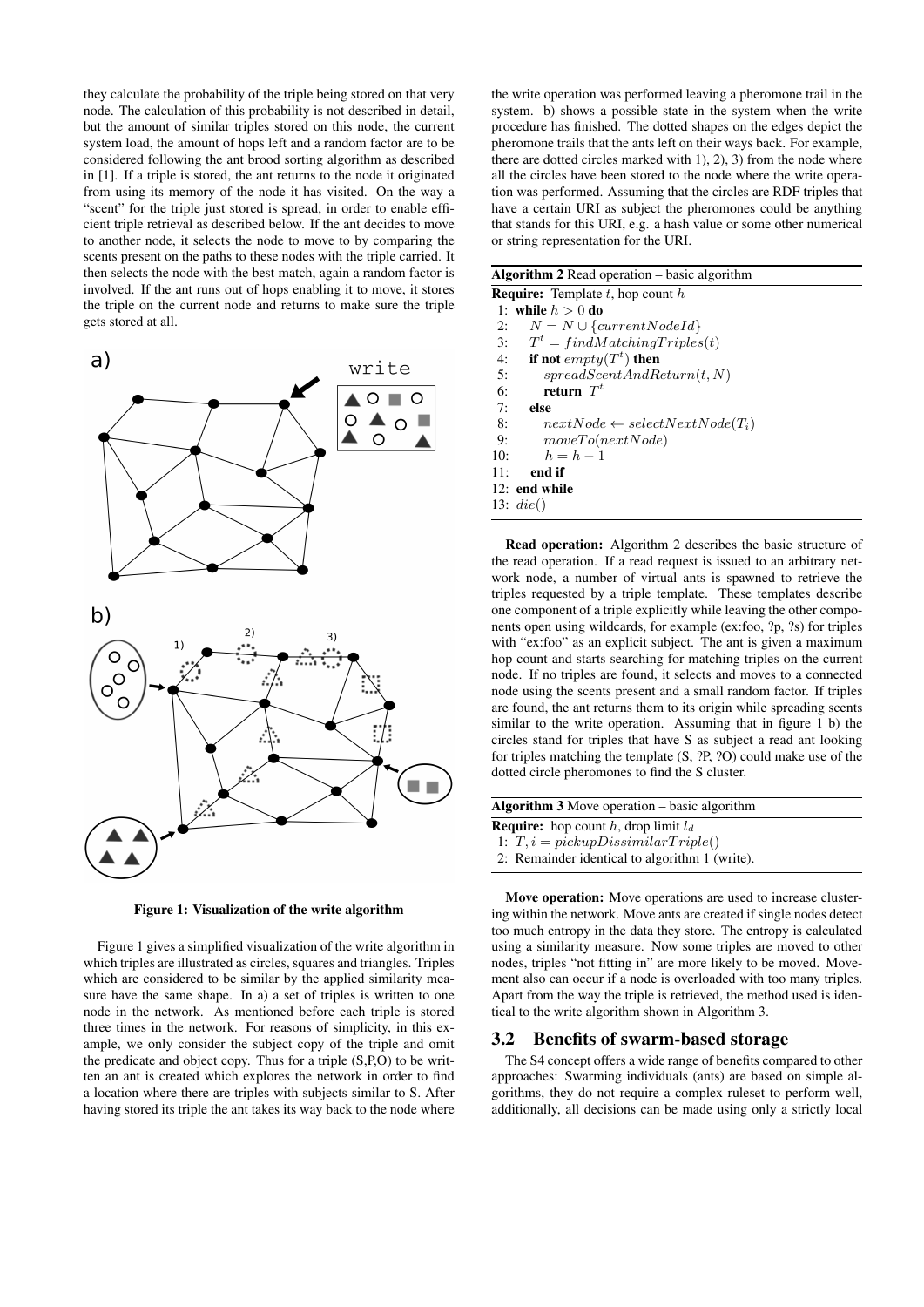view. Still, individuals are able to dynamically adapt to their possibly changing environment. Network organization thus is decentralized and robust to changes in the network topology. In contrast to hash-based approaches such as DHT or B-Tree our concept does not require costly network reconstruction (achieved through communication) in the case of an error. Every node has sufficient information in the form of present scents to execute every possible query on its own, hence further eliminating single points of failure. Feasible solutions exist for issues like over-clustering, where a skewed data distribution leads unfair distribution of data storage [4]. The same is true for hot spot avoidance: if a node stores triples used in a large number of requests, it can simply move parts of them to another node or reject storage of similar triples in the future.

#### 4. IMPLEMENTATION

While the described algorithms represent a very useful abstraction, an actual system implementing them has to consider "realworld" constraints such as limited memory, operation processing overhead, and network transmission limitations. We therefore designed several enhancements to the presented concept, which are described in the following sections.

#### 4.1 Similarity calculation using clusters

The calculation of the similarity between the triple carried and the triples stored on a particular node would call for a comparison between all those triples. For this comparison to be efficient, we have extended the definition of our similarity measurement metric to yield an absolute value on a continuous scale for a given triple. "Similar" resources are assigned similar values on this scale. This enables our system to locally cluster similar values, a statistical mean for those clusters can also be calculated. The local similarity can now be calculated efficiently by using the local cluster means weighted by the amount of triples stored. This also improves efficiency on the move operation: instead of finding the most dissimilar triples the smallest local cluster can be moved to other parts of the network instead. Within main memory, a single local cluster only consist of four values continuously updated: cluster minimum value, cluster maximum value, cluster mean and element count. The actual triples can be written to persistent storage and are not being considered for similarity calculations.

The set of local clusters is required to be continuously updated as new statements are written and removed on the current node. Therefore, cluster algorithms that rely on the availability of all data for cluster generation cannot be used. We have constructed a different algorithm: For every triple to be stored, a lookup is performed within the cluster set with the corresponding cluster value calculated using our similarity function. If a cluster fits the current value (easily determined by comparing each clusters minimum and maximum value), the triple is added to the cluster. If no cluster is found, a new cluster is created containing the triple. In order to achieve clustering, a cluster merge operation is performed whenever the amount of clusters exceeds the maximum cluster amount specified. This process is described in algorithm 4: At first, the clusters containing only a small amount of elements are merged, this is controlled by the  $s_{max}$  size limit first initialized with the minimum value. Then, the two clusters with less elements than  $s_{max}$  and the smallest distance between their means are identified. These are then merged. If there are no two clusters matching this condition,  $s_{max}$  is doubled and the merge process is restarted. The whole algorithm runs until the amount of clusters falls below the maximum cluster amount m.

To illustrate this approach, figures 2 and 3 show the local clusters formed using a string-distance based similarity measure and our

# Algorithm 4 Cluster merging

| <b>Require:</b> a set of clusters S                                                      |
|------------------------------------------------------------------------------------------|
| <b>Require:</b> cluster set size limit $m$                                               |
| 1: $s_{max} \leftarrow 1$                                                                |
| $2:$ repeat                                                                              |
| $d_{min} \leftarrow 1$<br>3:                                                             |
| for each distinct pair of clusters $(a, b)$ do<br>4:                                     |
| $d_{a,b} \leftarrow distance(a,b)$<br>5:                                                 |
| <b>if</b> $(d_{a,b} < d_{min}) \wedge ( a  < = s_{max} \vee  b  < = s_{max})$ then<br>6: |
| 7:<br>$d_{min} \leftarrow d_{a,b}$                                                       |
| 8:<br>$mp_a \leftarrow a$                                                                |
| $mp_b \leftarrow b$<br>9:                                                                |
| 10:<br>end if                                                                            |
| end for<br>11:                                                                           |
| 12:<br>if $d_{min} < 1$ then                                                             |
| 13:<br>$c_{a,b} \leftarrow mp_a \cup mp_b$                                               |
| $S \leftarrow (S \setminus \{mp_a, mp_b\}) \cup c_{a,b}$<br>14:                          |
| end if<br>15:                                                                            |
| 16:<br>$s_{max} \leftarrow s_{max} * 2$                                                  |
| 17: <b>until</b> $ S  < m$                                                               |

clustering algorithm as described. Each bar represents a local cluster. The bar width is determined by the cluster minimum and maximum values and its height is given by the amount of triples within that cluster. Both cluster sets were limited to 20 clusters, however, clusters containing less than 100 entries do not show at this scale. Figure 2 illustrates clusters formed from storing each component of 100K statements taken from the DBpedia dataset [10] which is extracted from Wikipedia. Figure 3 shows the clusters formed from the same amount of statements, but this time generated by LUBM's test data generator, a synthetic benchmark [8].



Figure 2: Local clusters for DBpedia dataset

Two observations can be made from these figures: First, local clustering is indeed performed by our algorithm, and second, cluster distribution and width entirely depends on the data to be stored. The results were expected, LUBM's synthetic benchmark data only contain a very small distribution of values compared to DBpedia.

We have extended local clustering to the in-memory storage of the virtual pheromones used by our virtual ants to optimize their retrieval and write strategies. These volatile pheromone values are now also stored in a clustered manner, which is made possible by the absolute mapping provided by the similarity metric. Pheromone values decay as they age. Instead of periodically updating the pheromone table, we have chosen to store the time of the last update with the pheromone, enabling on-demand calculation of the current value and eliminating the need for costly updates.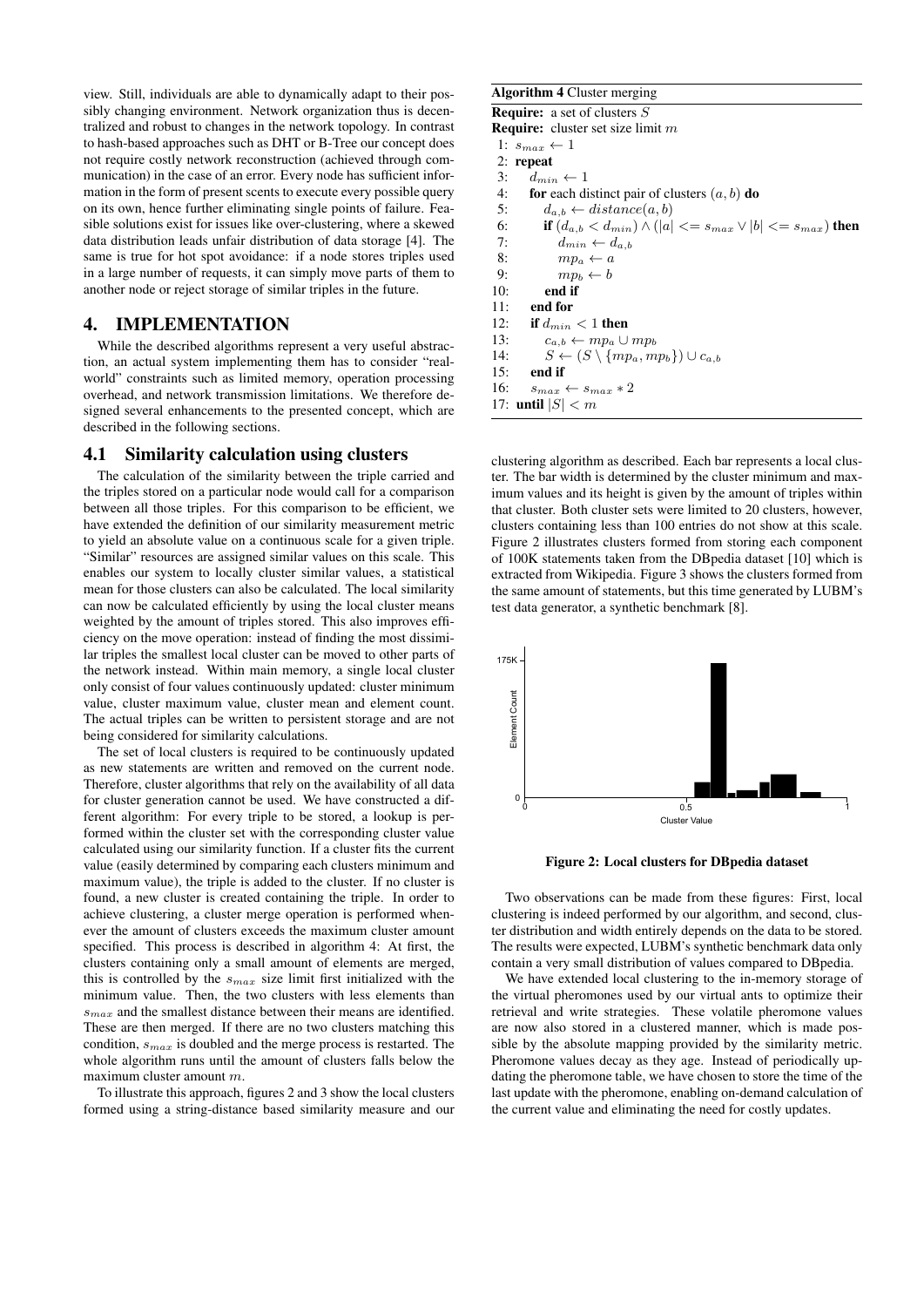

Figure 3: Local clusters for LUBM dataset

# 4.2 Transmission optimizations

All triples to be written are re-organized into groups sharing the same clustering keys. That way, one ant performing a write operation is able to carry multiple triples to their destination. This greatly reduces system load, as computational costs for ant operations over multiple nodes greatly outweigh the additional memory requirement on the node handling the client request. However, this also increases the amount of data transmitted over the network for a single virtual ant. While the loss of a single ant during transmission may be tolerated, the loss of an ant carrying 10000 statements cannot be. As a consequence, ant movement from one node to another is monitored carefully, and rolled back if necessary. This means that if a transmission between two nodes fails the sender restarts the whole transmission. The receiver only processes fully transmitted messages.

When triples are read from the store, the read-ants are likely to encounter potentially large sets of triples on a single node matching the read pattern. To increase read performance in these cases, not only is a single ant able to handle all locally found triples, this set is also directly transmitted to the node the read request originated from. The ant then only tracks back its path in order to increase the scents on the way, but with its operations heavily accelerated without the burden of the read result set.

#### 4.3 System Architecture

Figure 4 shows our system architecture: Requests are taken from the client by the *Client API*, the different operations are differentiated and then forwarded to the corresponding methods within the *Query Processor*. Our virtual ants are modeled as events within the system, thus the Query Processor converts the operations into events, which are then processed by the *Event Handlers*. These components contain our different algorithms, including the already mentioned algorithms for read, write and move. Operations modifying stored triples do so within the *Tuple Storage* component, which is backed by an on-disk triple store. If an event is to be transmitted to another node, the *Routing* component selects a node from the neighbor list and transmits the event to this node. There is no conceptional difference between events received from other nodes and events created locally by the query processor, this keeps the algorithms concise.



Figure 4: S4 System architecture

#### 5. EVALUATION

We have implemented the aforementioned concepts of the S4 system and its practical enhancements such as clustered similarity values using the Java programming language as a full stand-alone system. This implementation then was deployed onto our test cluster consisting of 150 virtual Linux nodes running on a single server with eight 2.26 GHz processors and 64 GB of main memory. Each node was given a number of neighbors using a simple bootstrap protocol. For a typical run, a node had on average 11 neighbor nodes. The following evaluation is focused on the amount of hops a single read operation needs to perform to locate an arbitrary triple stored within the system. Storage networks can be comprised of many different amounts of nodes, thus we repeated the evaluation for a set of nodes ranging from 20 to 150 nodes in total. For the purpose of evaluation, the read operation was extended to carry a detailed trace of its journey through the network. A random subset of the DBpedia dataset containing 100K triples was stored inside the storage network for each test run. Each test run consisted of the following steps:

- 1. Start up the current amount of nodes
- 2. Write the dataset to a random node, measure the time
- 3. Perform the read operation on each running node, measure the amount of hops
- 4. Collect system status from every node
- 5. Stop nodes and delete all stored data

Alhough the dataset was written to a single node, the data is stored distributed over all nodes of the storage network, due to the swarm-based clustering. Figure 5 shows the amount of triples stored on each node for a storage network of 150 running nodes. The spikes denote large clusters of very similar resources, for example of the  $rtf:type$  property, which is used in roughly  $10\%$ of the triples in our test data set.

#### 5.1 Write operation performance

For each network configuration, our DBpedia subset containing 100K triples was written to a single arbitrary node. The time required to complete the write operation from the client standpoint was recorded for each configuration. Table 1 contains the results. A tendency to the expected system behaviour can for example be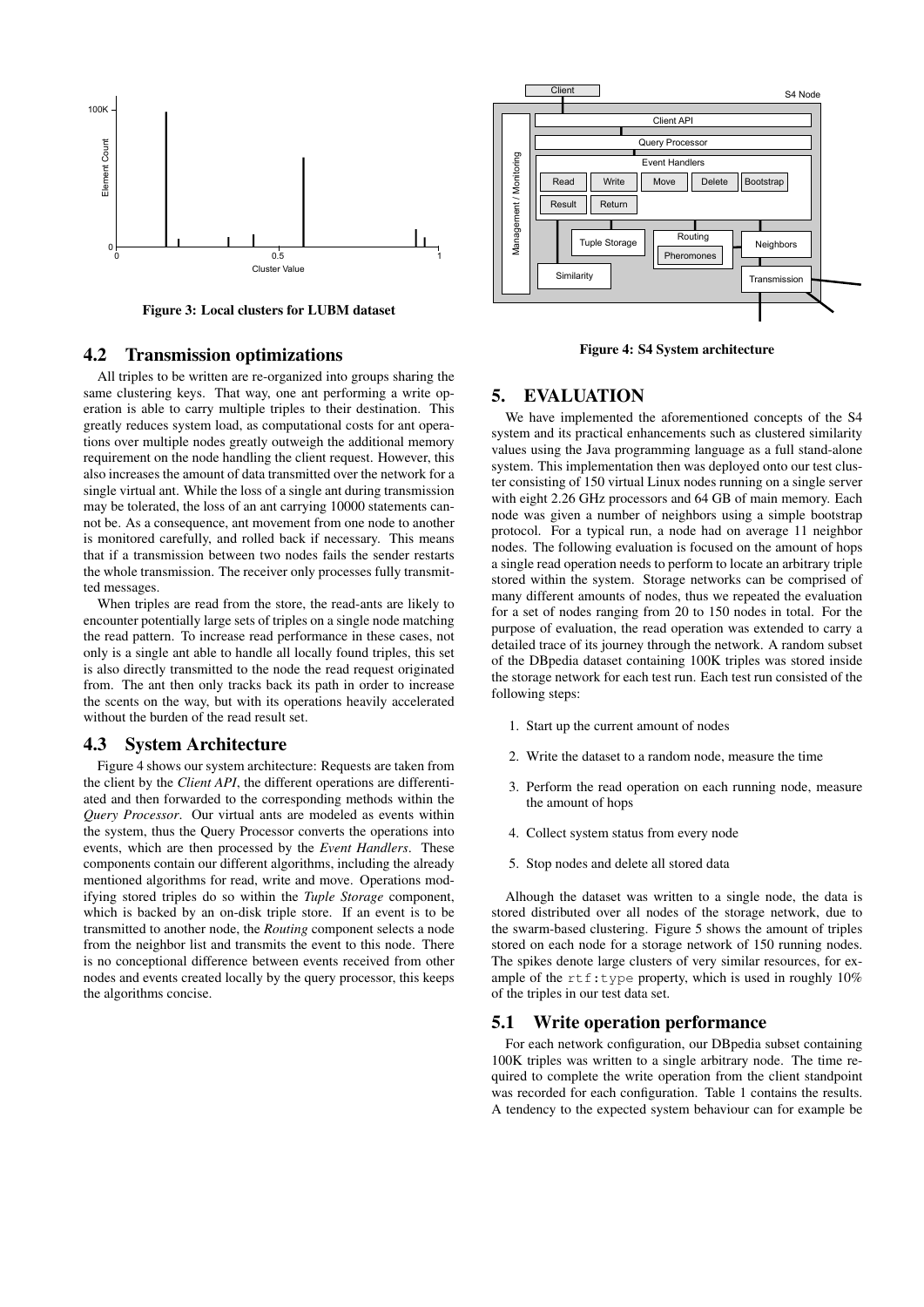

Figure 5: Triples per node for a storage network of 150 nodes

observed by comparing the results for 40 and 80 nodes, respectively. Even though the amount of nodes (and thus storage capacity) have doubled, the amount of time required to write the test data set into the network has increased only by a comparably small amount. This increase is attributed to the larger search space for the data clustering inside the network, should more nodes be used.

| $\text{nodes}(\#)$ | write time $(s)$ |
|--------------------|------------------|
| 20                 | 503              |
| 30                 | 478              |
| 40                 | 500              |
| 50                 | 529              |
| 60                 | 589              |
| 70                 | 555              |
| 80                 | 640              |
| 90                 | 666              |
| 100                | 678              |
| 110                | 703              |
| 120                | 697              |
| 130                | 733              |
| 140                | 748              |
| 150                | 769              |

Table 1: Write time for different network sizes

#### 5.2 Read operation performance

The amount of hops required to retrieve a particular item is the most prevalent and independent metric to evaluate read performance in a distributed system. Thus, for every network size tested, we issued a read operation on all nodes. The read operations were monitored for the amount of hops taken before a match was found. From this set of hop counts per node for a single network configuration the average and median statistical indicators were calculated. If pheromone paths are not developed yet, a read operation could also fail. Thus, the percentage of nodes which have successfully retrieved a result has also been recorded. Figure 6 shows typical results of the evaluation for the read operation. The different network sizes are given on the x-axis. For each network size, average (+ symbol) and median (x symbol) measures of the amounts of hops from all nodes in the current network are plotted on the left y-axis. The percentage of nodes that have successfully returned a result is plotted (\* symbol) on the right y-axis.

Due to the randomness inherent in our swarm-based approach, this evaluation results fluctuate to some degree. However, the result graph pictured is typical for the system performance, and a general trend is observable, where the double amount of nodes used does neither lead to the same increase in hop count, nor to a significantly decreased response rate. Further evaluations would then extend our concept to a larger number of hosts, and a wider variety of data sets and data set sizes.

The execution of a read operation requires a set of routing decisions, which are now detailed further. The following list shows an actual read operation for a key  $key1$  in a storage network consisting of 150 nodes. A read operation is started on the node with the id 13. Since no results are found on the local node, the present pheromones are used to determine the next node to visit. The pheromone intensity is dependent on the frequency and amount of triples found. For this key, and the closer an operation moves to the node actually storing the triple, the stronger the pheromone intensity are getting. This effect is due to the concentration of read operations for this particular key in the vicinity of the actual storage location. Following the pheromone trail, the operation visits seven nodes before successfully locating results on node 50.

After results have been found, they are forwarded to the node the query originated from according to our implementation optimization. Nevertheless, the path taken is tracked back to increase the pheromone intensity for key1. Intensity is increased on the network connections towards the node storing the corresponding triples. Relevant parts of the operation trace are listed, each entry starts with the node id the operation is currently executed on.

• 13 - Read operation for key1, no local results, node 69 as next hop with intensity 0.55

...

- 118 No local results, node 50 as next hop with intensity 11.97
- 50 Found 4 results for key1, returning results to node 13, track back spreading pheromones for key1, node 118 as next hop
- 118 Intensify to node 50, node 62 as next hop

...

• 13 - Intensify key1 to node 69, terminate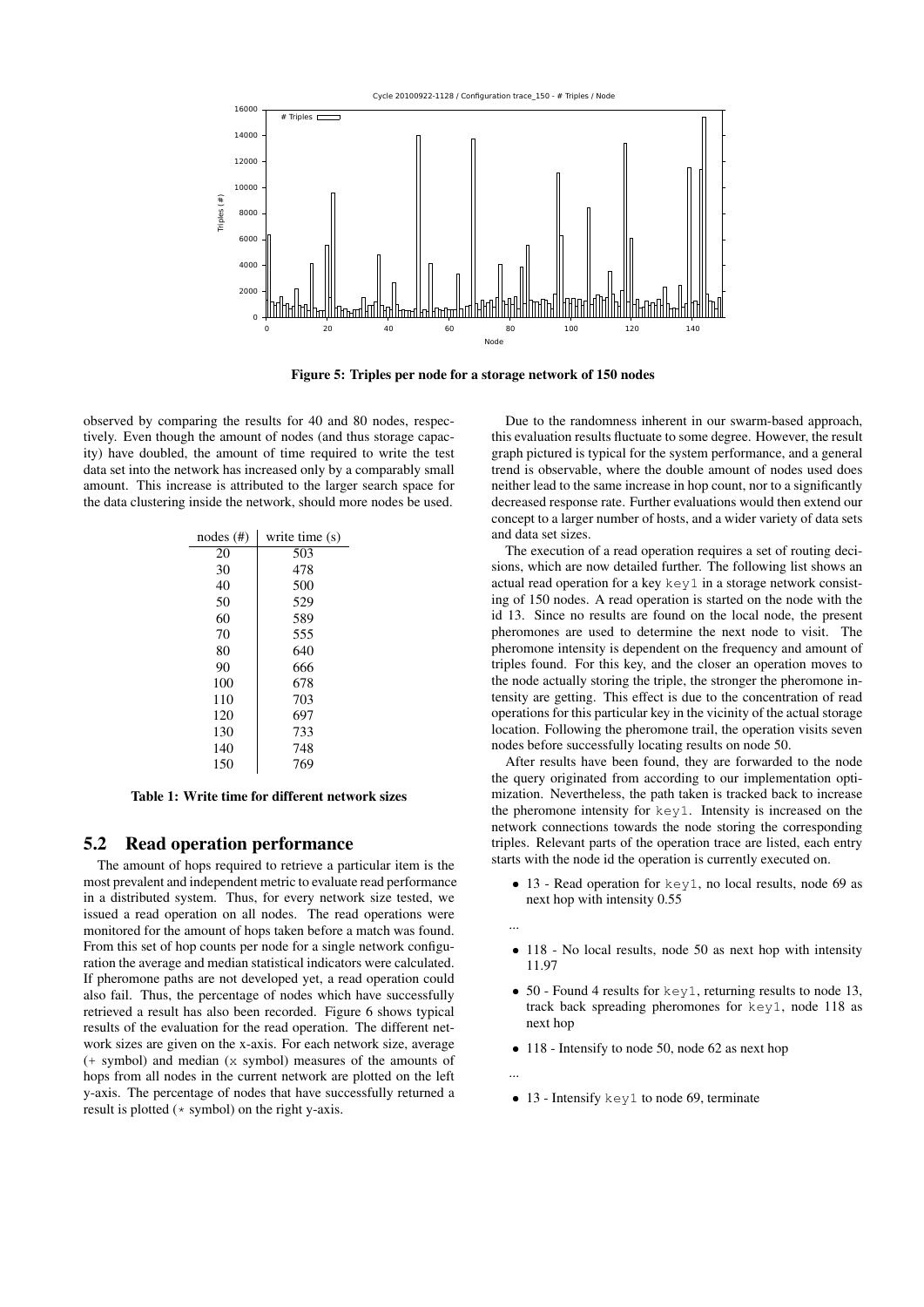

Figure 6: Hops required to read a triple for different network sizes

# 6. CONCLUSION AND OUTLOOK

We have described our motivation to extend the current state of storage systems for Semantic Web applications. The differences between centralized and distributed semantic storage services have been shown, as well as the current research in storage systems. We have described our design of a Self-Organized Semantic Storage Service (S4), its basic algorithms and advantages over conventional data distribution algorithms. The current status of our S4 implementation was outlined, especially our optimizations of the basic algorithms for real-world application. Our preliminary evaluation of our implementation using a physical cluster of nodes showed the general validity of our approach, as well as its potential benefits.

While reasoning on central storage systems can be performed using logic engines, distributed reasoning is far more complex. As a general approach, achieving reasoning completeness is sacrificed in favor of scalability for distributed reasoning. Current development occurs within the Large Knowledge Collider (LarKC) Project [6], which aims to enable reasoning for datasets containing up to a trillion triples. Consequently, the next level for S4 is to design and implement a concept for a simple reasoning during retrieval along an is-a hierarchy and with a best-effort service contract. We then plan to add application-specific reasoning capabilities. Our usecase for that is a system utilizing geo-information and we will use semantic geometric relations.

We will continue working on the refinement and implementation of our S4 concept within our current joint research project "DigiPolis", where this system will form the basis for an indoor navigation system possibly covering entire cities. Example use cases include a semantic search for points of interest in a vicinity, in-house routing with semantic restrictions, and semantic annotation of map entries.

#### Acknowledgment

This work has been partially supported by the "DigiPolis" project funded by the German Federal Ministry of Education and Research (BMBF) under the support code 03WKP07B.

# 7. REFERENCES

- [1] Eric Bonabeau, Marco Dorigo, and Guy Theraulaz. *Swarm Intelligence: From Natural to Artificial Systems*. Santa Fe Institute Studies in the Sciences of Complexity Series. Oxford Press, July 1999.
- [2] Min Cai and Martin Frank. RDFPeers: a scalable distributed RDF repository based on a structured peer-to-peer network. In *WWW '04: Proceedings of the 13th international conference on World Wide Web*, pages 650–657, New York, NY, USA, 2004. ACM.
- [3] Jeremy J. Carroll, Ian Dickinson, Chris Dollin, Dave Reynolds, Andy Seaborne, and Kevin Wilkinson. Jena: Implementing the semantic web recommendations. Technical Report HPL-2003-146, Hewlett Packard Laboratories, December 24 2003.
- [4] Matteo Casadei, Ronaldo Menezes, Robert Tolksdorf, and Mirko Viroli. On the problem of over-clustering in tuple-based coordination systems. In *SASO*, pages 303–306. IEEE Computer Society, 2007.
- [5] Philippe Cudré-Mauroux, Suchit Agarwal, and Karl Aberer. GridVine: An infrastructure for peer information management. *IEEE Internet Computing*, 11(5):36–44, 2007.
- [6] Dieter Fensel, Frank van Harmelen, and Bo Andersson. Towards LarKC: A platform for web-scale reasoning. In *ICSC*, pages 524–529. IEEE Computer Society, 2008.
- [7] David Gelernter. Generative communication in Linda. *ACM Transactions on Programming Languages and Systems*, 7:80–112, 1985.
- [8] Yuanbo Guo, Zhengxiang Pan, and Jeff Heflin. LUBM: A benchmark for OWL knowledge base systems. *J. Web Sem*, 3(2-3):158–182, 2005.
- [9] Andreas Harth, Jürgen Umbrich, Aidan Hogan, and Stefan Decker. YARS2: A federated repository for querying graph structured data from the web. In *The Semantic Web, ISWC 2007, Busan, Korea, November 11-15, 2007*, volume 4825 of *Lecture Notes in Computer Science*, pages 211–224. Springer, 2007.
- [10] Ted Thibodeau Jr. The DBpedia data set. Online http://wiki.dbpedia.org/Datasets, November 2009.
- [11] Atanas Kiryakov, Damyan Ognyanov, and Dimitar Manov. OWLIM - A pragmatic semantic repository for OWL. In *WISE 2005 Workshops, New York, NY, USA, November*